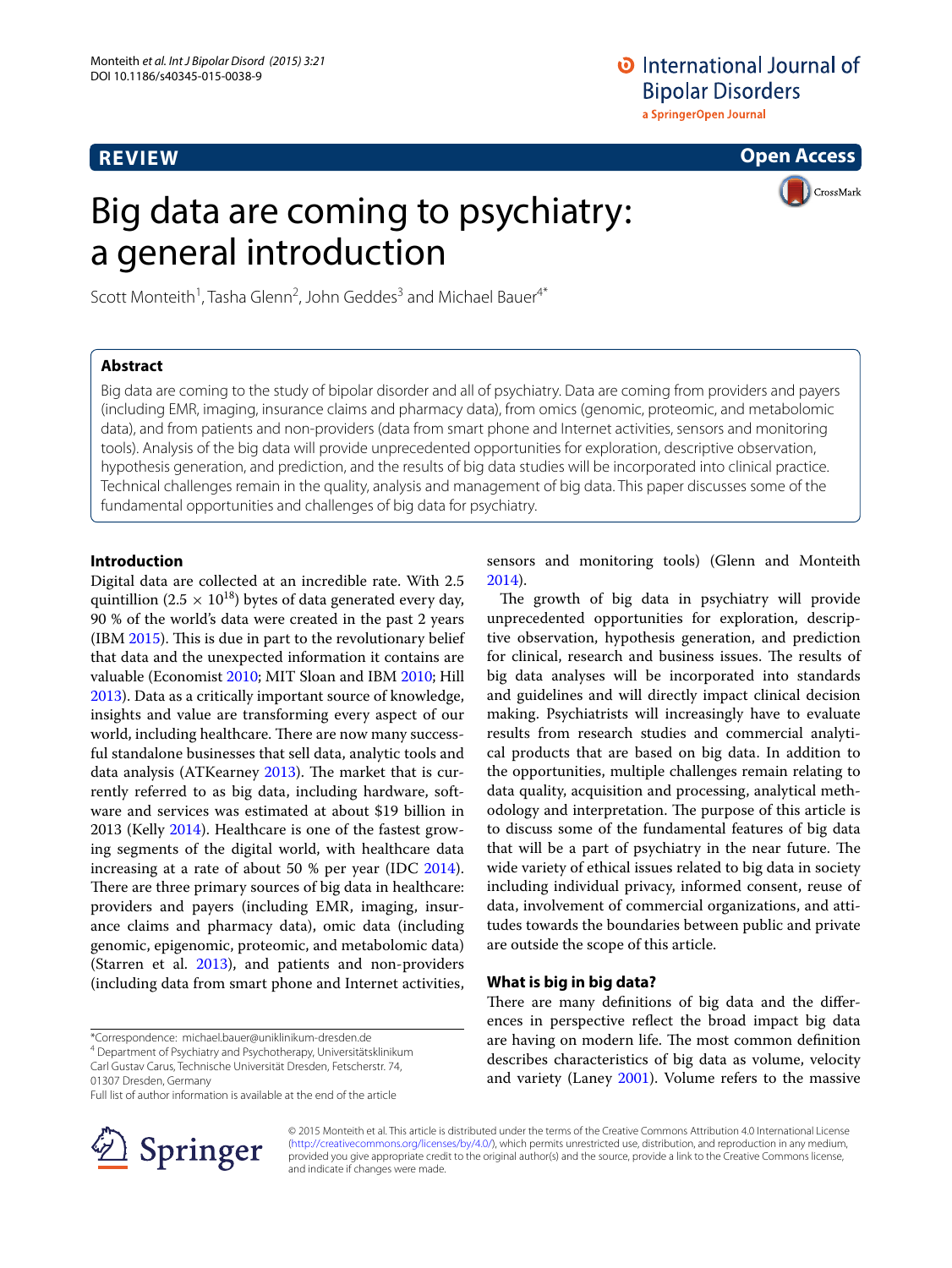size of big datasets. A typical 500-bed hospital contains more than 50 petabytes (50  $\times$  10<sup>15</sup>) of data (IDC [2014](#page-9-4)). An estimate of per patient data generated in an EMR is about 80 MB per year with 95 % of this being imaging data (Halamka [2011\)](#page-8-3). Genomic data require 50 times more storage per patient than imaging data (Starren et al. [2013](#page-10-0)). With an estimated 1.2 billion ambulatory care visits in the US in 2014 (CDC [2014\)](#page-8-4), and 78 % of physicians and 59 % of hospitals now using an EMR system (HHS [2014](#page-9-6)), the size of medical datasets will expand rapidly. The size of medical data refers not only to newly created data, but also to information that was generated in the past.

Velocity refers to the rate at which data are generated and must be acted upon, such as filtered, reduced, transferred and analyzed, as opposed to stored for future processing. As an extreme example, the Large Hadron Collider at the Center for European Nuclear Research (CERN) generates about 1 PB of raw data per second, of which one out of 10,000 events are passed through to processor cores where 1 % of the remaining events are selected for analysis (CERN [2015\)](#page-8-5). In the commercial world, the proliferation of digital devices such as smartphones with applications that record locations, preferences, etc., using sensors and RFID tags has led to an unprecedented rate of data creation. Behavioral analytics for targeted advertising creates a need to process huge amounts of streaming data at very high rates of speed in near real-time for timely delivery of ads. Variety refers to the diverse data forms in big data, including structured (tabular such as in a spreadsheet or relational database), unstructured (such as text, imaging, video, and audio), and semi-structured (such as XML documents). About 80 % of the data in healthcare are unstructured (IBM [2013](#page-9-7)).

Big data is also defined by its complexity. In a traditional healthcare dataset, such as for a clinical trial, there are a large number of subjects (*n*) in comparison to a limited number of parameters (*p*) for each subject, referred to as a "large *n*, small *p*" problem (Spiegelhalter [2014](#page-10-1); Sinha et al. [2009](#page-10-2)). Big data can expand this to where the number of subjects is extremely large in relation to the number of parameters. Big data may also change the fundamental relationship to a "large *n*, large *p*" problem where datasets not only have a very large number of subjects, but a very large number of parameters for each subject. Additionally, some data, such as from genomic microarray or fMRI, create "small *n*, large *p*" problems where there may be a huge number of parameters for a limited number of subjects (Spiegelhalter [2014](#page-10-1); Fan et al. [2014](#page-8-6)). Both "large *n*" and "large *p*" problems create new and difficult computational and statistical challenges for analysis and interpretation of big data (Fan et al. [2014](#page-8-6)).

Big datasets may also combine disparate datasets of very different dimensions. Bigness can be defined as data so multidimensional and complex that it must be reduced before it can be analyzed (Patty and Penn [2015\)](#page-10-3), or as when current technology and methods (throughput and analytics) cannot provide timely and quality answers to data-driven questions (Kraska [2013;](#page-9-8) Jacobs [2009](#page-9-9)). The *n* and *p* characteristics of the datasets used in psychiatry research will have great impact.

Another perspective is that big data is defined by its impact on human sensemaking, where sensemaking is defined as the process used to analyze data and make decisions (Rohrer et al. [2014](#page-10-4)). Big data is too massive for humans to comprehend without the assistance of computer models (Weinberger [2012\)](#page-10-5). The emerging field of visual analytics attempts to combine the data processing power of a computer with the outstanding human ability to recognize visual patterns (Ware [2012](#page-10-6); Wong et al. [2012](#page-10-7)). Visual analytics systems use interactive visual interfaces to facilitate human analytical reasoning (Wong et al. [2012;](#page-10-7) Rohrer et al. [2014](#page-10-4)). While arising in the intelligence industry (Kielman et al. [2009;](#page-9-10) Rohrer et al. [2014](#page-10-4)), projects with this approach are being developed in biology and healthcare (Shneiderman et al. [2013](#page-10-8); O'Donoghue et al. [2010](#page-9-11)).

Finally, bigness can be defined in the relation to changing attitudes to technology. With the new primacy of data, technologies are designed around the data instead of data being designed around the technologies (Gallagher [2013\)](#page-8-7). The traditional role of IT within an organization including healthcare, of automating business processes, will have to change focus to handle data-intensive analytical processing, and make information more readily available to all (Kouzes et al. [2009](#page-9-12)).

# **Other unique features of big data**

Most data currently used in medical research, such as a randomized controlled trial, were designed and collected to answer a specific question. By contrast, a big dataset is designed to be re-used for many purposes, and to answer multiple questions including questions that cannot be anticipated at the time of data collection. Big data are often collected for reasons unrelated to research, such as an EMR, and multiple researchers are generally contributing data. The data may be physically stored in a distributed fashion across the globe. Big data are often combined with open (public access) data now available from governments worldwide, including a wide range of economic, health and climate data, and vital statistics. Furthermore, vast amounts of data available from commercial for profit companies will increasingly be involved in medical research. Big data ownership is fragmented across all the sources of data, including providers, payers,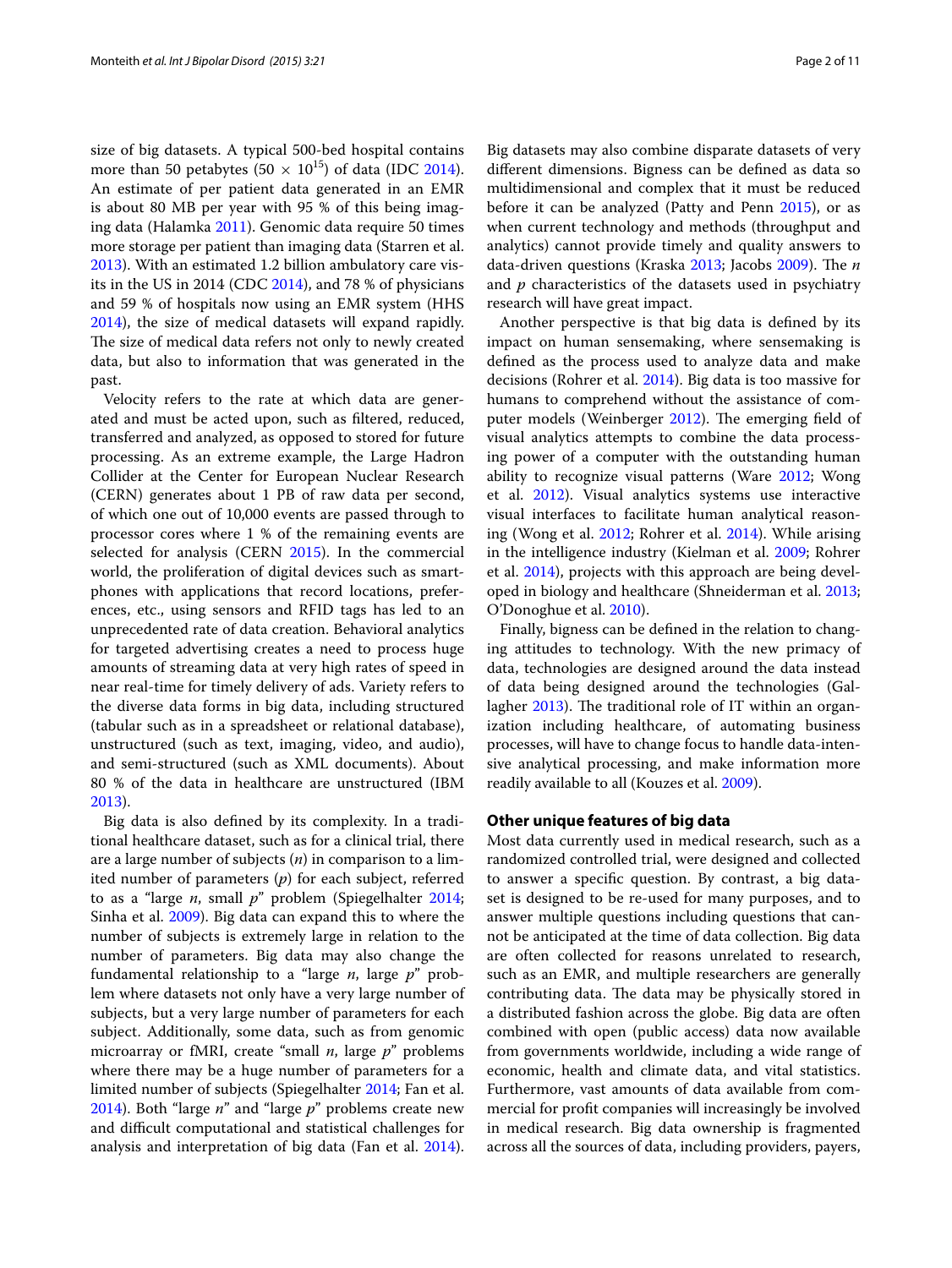pharmaceuticals, governments, data brokers, technology providers and patients (Szlezák et al. [2014](#page-10-9)).

Unlike with smaller data projects, big data projects require the collaboration of people with diverse areas of expertise including physicians, biologists, statisticians, software engineers and developers, mechanical engineers, and network security analysts. The big data projects are often expensive to administer, and require detailed project management with procedures and quality standards for every aspect of dealing with data. Lessons learned in prior implementations of data projects such as NIH/NCI Cancer Biomedical Informatics Grid (caBIG) and the genomics project ENCODE may be of interest (NCI [2011;](#page-9-13) Birney [2012](#page-8-8)).

#### **Big data in general medicine and psychiatry**

Big data provide many opportunities for scientific exploration. Clinical data mining can be used to answer questions that cannot be addressed with randomized clinical trials (Murdoch and Detsky [2013\)](#page-9-14). For example, active postmarketing drug surveillance can use data from EMR, event reporting systems and social media (Moses et al. [2013](#page-9-15); Harpaz et al. [2012\)](#page-9-16). Other examples include situations where randomized clinical trials would be unethical such as in critical care, or where multiyear results are desired (Cooke and Iwashyna [2013\)](#page-8-9). Big data also can help to determine whether conclusions derived from narrowly selected samples for randomized clinical trials are generalizable to a broader population (Murdoch and Detsky [2013\)](#page-9-14). Big data allows new clinical questions to be asked and phenomena explored that were previously unavailable. Thus, observational data can be used to generate new hypotheses that may be more generalizable, and may help to create better randomized controlled trials (Titiunik [2015](#page-10-10); Cooke and Iwashyna [2013\)](#page-8-9). Randomized registry trials are being created, which randomize based on observational database information, and then integrate investigation with routine clinical care (Lauer and D'Agostino [2013;](#page-9-17) March et al. [2005\)](#page-9-18).

Big data may allow the study of rare events. This includes the exploration of the relation between parameters such as genetic findings and rare diseases (Fan et al. [2014](#page-8-6)), and the study of those in the tails of distributions such as the small percent of the population with the highest healthcare expenditures (Cohen [2012\)](#page-8-10). Large scale claims utilization databases based on data from community settings will be useful in epidemiologic research (Schneeweiss and Avorn [2005](#page-10-11)). Finally, observational data allow measurement of various parameters of realworld clinical practice.

Big data are already impacting every aspect of medicine. The secondary use of data has contributed to understanding variation in critical care treatment, including

racial/ethnic and insurance-based disparities (Cooke and Iwashyna [2013](#page-8-9)). Other diverse examples of ongoing projects include whole slide images in pathology (Wilbur [2014](#page-10-12)), EMR surveillance for post-operative complications (FitzHenry et al.  $2013$ ), critical care databases for continual learning in the ICU (Celi et al. [2013](#page-8-12)), large clinical networks for outcomes research such as PCORnet (Collins et al. [2014\)](#page-8-13) and the million veteran program (VA [2015](#page-10-13)), a new drug surveillance database from the FDA ([2014\)](#page-8-14), and using omics data to better understand immunity and vaccination (Nakaya et al. [2011\)](#page-9-19).

Big data are also transforming psychiatry. Table [1](#page-3-0) illustrates the potential impact of big data with examples of a wide range of recent projects. Observational evidence may be particularly important to psychiatry as the evidence available from randomized controlled trials may be incomplete, inconclusive or unavailable for many everyday clinical decisions (Bhugra et al. [2011](#page-8-15)). Furthermore, many patients who participate in clinical trials in psychiatry, including for bipolar disorder and schizophrenia, are not typical of those seen clinical practice (Zarin et al. [2005;](#page-10-14) Hoertel et al. [2013](#page-9-20)). Big data may help to create new clinical distinctions and phenotypes based on aggregated measurements of observational data (Altman and Ashley [2015](#page-8-16); Hripcsak and Albers [2013](#page-9-21)). These new phenotypes may increase understanding of the heterogeneity present in psychiatric diagnoses such as bipolar disorder, and of the complex underlying genetics (Castro et al. [2015](#page-8-17); Potash [2015](#page-10-15)). Big data may provide sufficient data to study subpopulations that are underrepresented in traditional samples, such as heroin addicts, using techniques such as integrative data analysis that combine independent data sets to product adequate sample sizes (Srinivasan et al. [2015;](#page-10-16) Curran and Hussong [2009](#page-8-18)). The maturing infrastructure to acquire, transmit, store and analyze exabyte-scale quantities of multisite neuroimaging data will expand knowledge of fundamental brain processes throughout normal life as well as in diseased states (van Horn and Toga [2014\)](#page-10-17).

Big data have fundamentally changed the ability to analyze human behaviors and actions. Huge quantities of data are created as a by-product of the routine transactions of daily life from smart phone and Internet activities including social medial, sensors and monitoring tools (Glenn and Monteith [2014\)](#page-8-2). These data tend to provide near real-time measures of behaviors, rather than attitudes or beliefs (Groves [2011](#page-8-19)), which are becoming increasingly predictable. Examples of prediction from social media and sensor data include human motility (De Domenico et al. [2013;](#page-8-20) Gonzalez et al. [2008](#page-8-21)), friendships (Eagle et al. [2009](#page-8-22)), personality (Youyou et al. [2015\)](#page-10-18), and private traits such as sexual orientation and ethnicity (Kosinski et al. [2013](#page-9-22)). Big data may reveal behavior that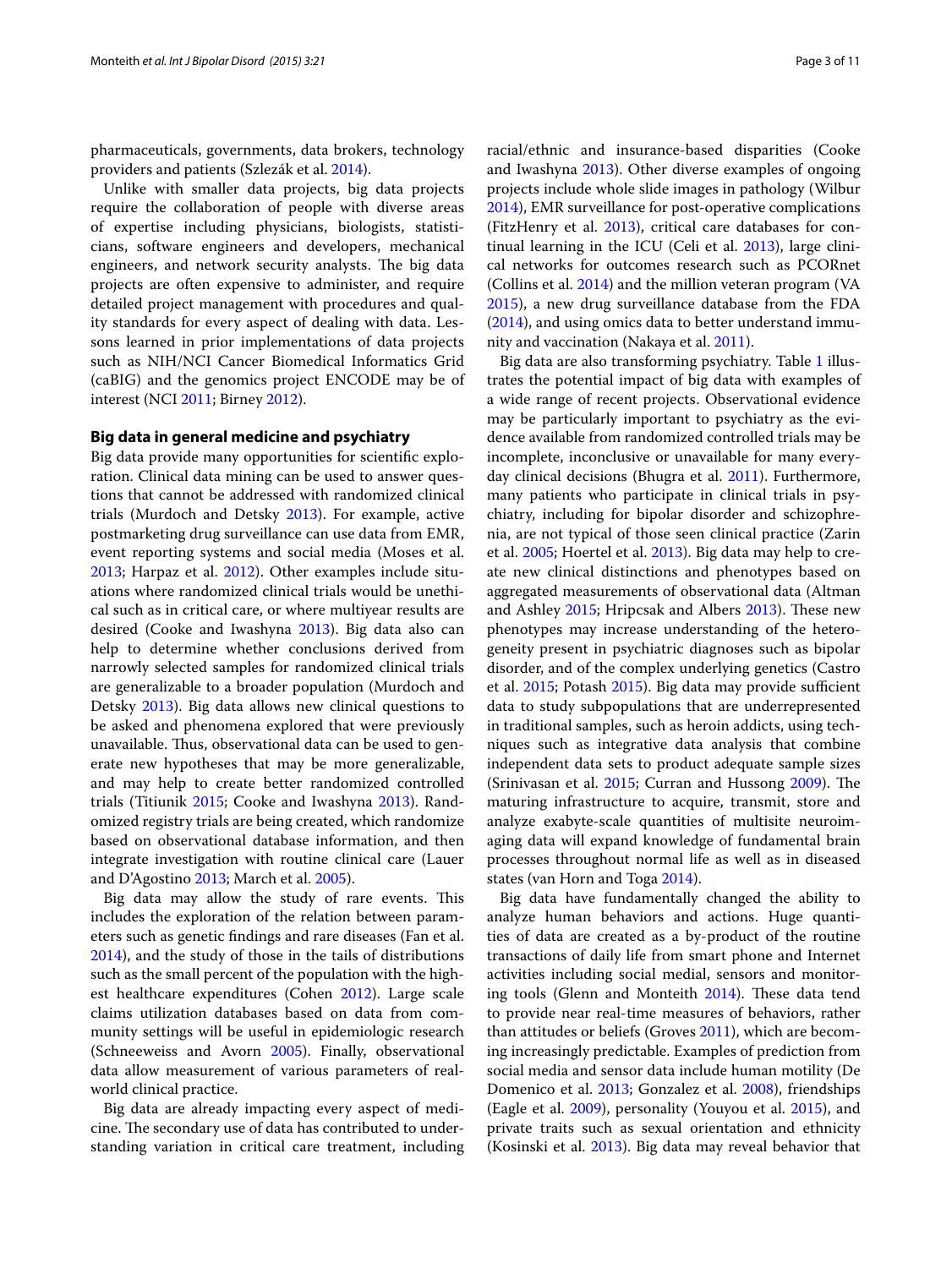<span id="page-3-0"></span>

|                                                                                                                                               | Table 1 Examples of a wide variety of projects using big data in psychiatry                                                          |                                                                                               |                                                                                                |                            |
|-----------------------------------------------------------------------------------------------------------------------------------------------|--------------------------------------------------------------------------------------------------------------------------------------|-----------------------------------------------------------------------------------------------|------------------------------------------------------------------------------------------------|----------------------------|
| Description                                                                                                                                   | Primary finding                                                                                                                      | Number of subjects (n)                                                                        | Data source                                                                                    | References                 |
| inpatient hospitalization for psychiatric<br>Create actuarial suicide risk algorithm to<br>predict suicide in the 12 months after<br>disorder | 52.9 % of posthospitalization suicides<br>occurred after the 5 % of hospitali-<br>zations with the highest predicted<br>suicide risk | 40,820 soldiers hospitalized for psychiat-<br>ric disorders. 421 predictors                   | 38 army and DOD administrative data                                                            | Kessler et al. (2015)      |
| disorders (SUD) among psychiatric<br>Explore prevalence of substance use<br>patients in large university system                               | more inpatient and<br>24.9 % of patients had SUD; SUD<br>emergency care<br>associated with                                           | 18-64 years who sought treatment<br>40,999 psychiatric patients aged<br>between 2000 and 2010 | EMR-based psychiatry registry                                                                  | Wu et al. (2013)           |
| Ongoing study of cognitive impairment<br>using neuroimaging and genetics                                                                      | Neuroimaging phenotypes were signifi-<br>cantly associated with progression of<br>dementia                                           | 808 patients over age 65, including 200<br>with Alzheimer's disease                           | 20 derived neuroimaging markers plus<br>20 SNPs                                                | Weiner et al. (2012)       |
| patients without psychiatric diagnosis<br>Examine use of psychotropic drugs by                                                                | medication in 2009 had no psychiatric<br>58 % of those prescribed a psychiatric<br>diagnosis                                         | 5,132,789 individuals who received pre-<br>scription for psychotropic medication              | Private medication claims database                                                             | Wiechers et al. (2013)     |
| Analyze prescribing of psychotropic<br>drugs by specialty                                                                                     | 59% written by general practitioners,<br>23 % by psychiatrists, 17 % by other<br>physicians and providers                            | 472 million prescriptions for psycho-<br>tropic drugs                                         | IMS database of 70 % of US retail phar-<br>macy transactions for 2006-2007                     | Mark et al. (2009)         |
| or older having traumatic (TBI) brain<br>Compare risk of dementia in those 55<br>injury versus non-TBI trauma (NTT)                           | TBI increased risk for dementia over NTT                                                                                             | 51,799 patients with trauma, of which<br>31.5 % had TBI                                       | database of ER and inpatient visits<br>CA statewide administrative health                      | Gardner et al. (2014)      |
| Use machine learning to predict suicidal<br>behavior text in EMR                                                                              | high specificity but low<br>sensitivity, with PPV of 41 %<br>Model obtained                                                          | 250,000 US veterans of Gulf War                                                               | Clinical records                                                                               | Ben-Ari and Hammond (1991) |
| nal and paternal age and risk of autism<br>Investigate association between mater-                                                             | increasing paternal age were indepen-<br>dently associated with increased risk<br>Both increasing maternal age and<br>of autism      | 7,550,026 single births in CA 1989-2002.<br>23,311 with autism                                | Developmental services administrative<br>data, birth certificate data                          | Grether et al. (2009)      |
| to classify current mood state to iden-<br>Use natural language processing (NLP)<br>tify treatment resistant depression                       | NLP models better than those relying<br>on billing data alone                                                                        | 127,504 patients with diagnosis of major<br>depression                                        | EMR and billing data from outpatient<br>psychiatry practices affiliated with<br>large hospital | Perlis et al. (2012)       |
| Analyze impact of Medicaid prior author-<br>ization for atypical antipsychotics on<br>prevalence of schizophrenia among<br>prison inmates     | greater prevalence of mental illness<br>in inmates<br>Prior authorization associated with                                            | 16,844 inmates                                                                                | Nationally representative sample from<br>Census Bureau                                         | Goldman et al. (2014)      |
| Investigate incidence of severe psychiat-<br>ric disorders following hospital contact<br>for head injury                                      | Increased risk of schizophrenia, depres-<br>sion, bipolar disorder and organic<br>mental disorders following head<br>injuries        | injuries, and were born between 1977<br>113,906 people who had suffered head<br>and 2000      | Danish psychiatric central register                                                            | Orlovska et al. (2014)     |
| Integrate depression screening, prescrip-<br>tion fulfillment and EMR to improve<br>care in primary care (PC)                                 | Integration improved diagnosis and<br>management of depression in PC                                                                 | 61,464 patients in PC in 14 clinical<br>organizations                                         | EMR, plus 4900 PHQ-9 questionnaires,<br>plus fulfillment data for 55 % of<br>patients          | Valuck et al. (2012)       |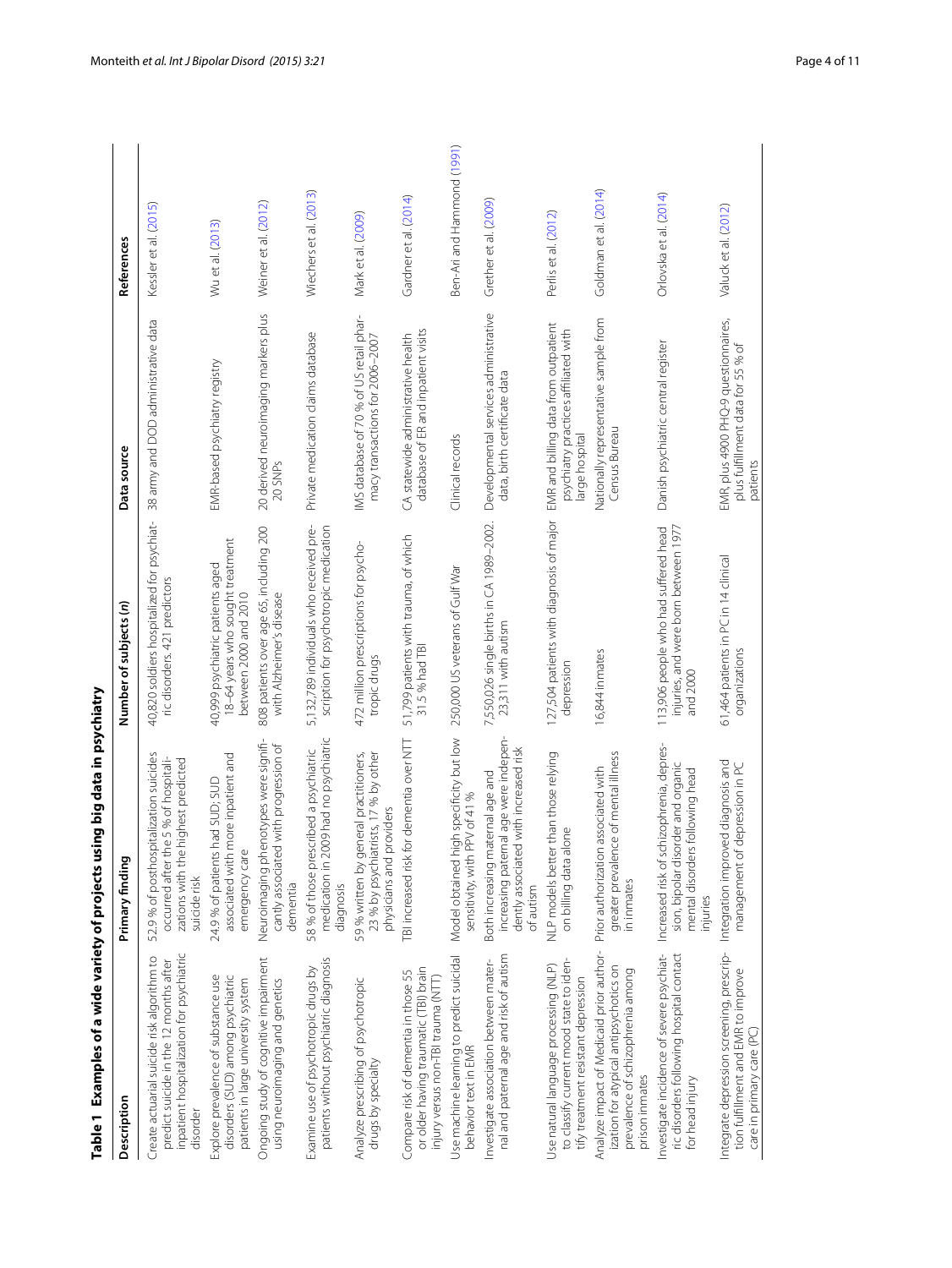| г |
|---|
| d |
| - |
|   |
|   |
|   |
|   |
| ı |
|   |
| г |
| α |
|   |
| ë |
|   |

| Table 1 continued                                                                |                                                                                                                                                                                     |                                                                                                    |                                                                                                               |                      |
|----------------------------------------------------------------------------------|-------------------------------------------------------------------------------------------------------------------------------------------------------------------------------------|----------------------------------------------------------------------------------------------------|---------------------------------------------------------------------------------------------------------------|----------------------|
| Description                                                                      | Primary finding                                                                                                                                                                     | Number of subjects (n)                                                                             | Data source                                                                                                   | <b>References</b>    |
| Analyze if SSRI/SNRI use prior to admis-<br>sion to ICU increased mortality risk | those in ICU taking SSRI/SNRI before<br>Increased hospital morality among<br>admission                                                                                              | 14,709 patients with 2471 taking SSRI/<br><b>SNRI</b>                                              | Multiparameter Intelligent Monitoring Ghassemi et al. (2014)<br>in Intensive Care database (data from<br>EMR) |                      |
| Evaluate safety of antipsychotic (AP)<br>medication use in nursing homes         | Dose-dependent increased risks of seri-<br>ous medical events such as myocar-<br>fracture, within 180 days of initiating<br>dial infarction, stroke, infection, hip<br>AP treatment | 83,959 Medicaid eligible residents sage<br>65 who initiated AP use after nursing<br>home admission | Medicare and Medicaid claims from 45 Huybrechts et al. (2012)<br>states                                       |                      |
| Evaluate use of EMR to assist with phe-<br>notyping in bipolar disorder (BP)     | Semiautomated data mining of EHR<br>may assist with phenotyping of<br>patients and controls                                                                                         | diagnosis of BP or mania, spanning<br>52,235 patients with at least one<br>20 years                | EMR, billing and inpatient pharmacy<br>data                                                                   | Castro et al. (2015) |
|                                                                                  |                                                                                                                                                                                     |                                                                                                    |                                                                                                               |                      |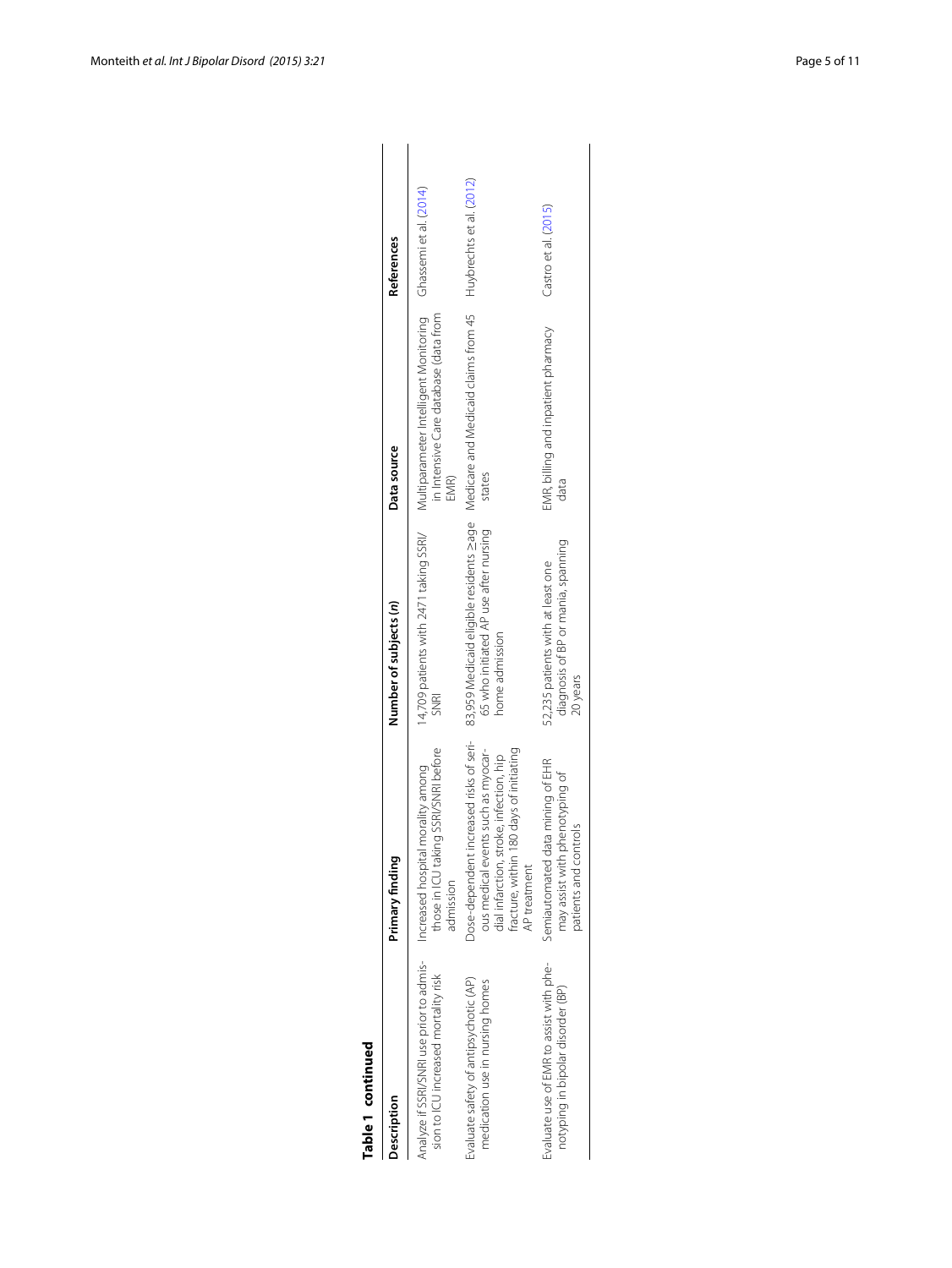was previously difficult to detect, including those that are deliberately hidden, and allow comparisons between more precise samples of interest (Monroe et al. [2015](#page-9-27)). Integration of behavioral data with provider and omics data may also lead to the detection of new biomarkers of psychiatric illness, including bipolar disorder (McIntyre et al. [2014\)](#page-9-28).

## **Quality issues with big data**

Many issues impact the quality of big data. Data acquired from different sources are created with different levels of accuracy, precision and timeliness, and data not created for research may lack sufficient quality for research. Combining data items from different databases requires an assumption that the items are sufficiently similar that equivalence can be determined. It is difficult to keep relationships among data clear over time in large databases with many near match inputs (NSA [2014](#page-9-29)). Furthermore, the vast majority of data are unstructured. With structured data, almost every data field can be analyzed, missing data can be measured, and the ratio of information to data is very high. In contrast, with unstructured data, information must be detected from within a mountain of data (Groves [2011\)](#page-8-19).

Neither EMR nor administrative/claims data were created for research purposes, and contain many quality issues that impede their use in research. These include highly variable accuracy (Hogan and Wagner [1997;](#page-9-30) Chan et al. [2010\)](#page-8-28), substantial missing data and difficulty of differentiating missing from negative values (Wells et al. [2013](#page-10-24)), inconsistent use of medical terminology (Halamka [2014](#page-8-29)), redundant data in text (Cohen et al. [2013](#page-8-30)), varying levels of detail (Hersh et al. [2013](#page-9-31)), lack of completeness and fragmentation of medical record across providers (Bourgeois et al. [2010](#page-8-31)), impact of reimbursement policies on claims data (Overhage and Overhage [2013](#page-10-25)), inaccurate ICD codes (O'Malley et al. [2005](#page-9-32)), temporary truncations due to insurance coverage issues (Overhage and Overhage [2013](#page-10-25)), and variations in data over time due to changing federal requirements (Halamka [2014\)](#page-8-29). EMR data are difficult to compare even when using the same vendor product or within the same organization (Chan et al. [2010](#page-8-28)). EMR data may also lack the required provenance (metadata to trace an exact history of the data contents and ownership) for use in research (Buneman et al. [2000\)](#page-8-32).

Some data from commercial firms, such as Internet behavioral data, are created by proprietary algorithms. These algorithms are not validated publicly and may be modified at any time, such as to improve customer service, which can impact their use in longitudinal studies (Lazer et al. [2014\)](#page-9-33). Data from social media may include measurement or self-presentation errors, such as the finding that half of adult Facebook users have more than 200 friends in their network (Smith [2014](#page-10-26)), and malicious errors with at least 67 million Facebook accounts either duplicate, malicious or otherwise 'fake' (Munson [2014](#page-9-34)). Errors can be created when data from diverse sources are combined. For example, the ways that floating-point numbers are stored on common software/hardware platforms and handled by compilers may exhibit subtle differences with respect to floating-point computations that may lead to serious errors in big data processing (Monniaux [2008](#page-9-35)).

The multidimensional complexity of big data requires that it is reduced before it can be practically analyzed, even using advanced tools. The more complex the data, the more reduction is done and the selection of which data should be retained versus which data discarded is crucial (Patty and Penn [2015](#page-10-3)). There are a wide range of methodologies for dimension reduction, with much active research in this field (Wolfe [2013\)](#page-10-27). The selection of appropriate technique is related to the type of data involved, such that the process to extract information from imaging data is very different from that used to find information in unstructured text (Jagadish et al. [2014](#page-9-36)). Deciding which parameters are important is a subjective process, and may remove the natural variability that may challenge preconceived assumptions (Bollier et al. [2010](#page-8-33)). Furthermore, it is difficult to interpret context in big data as the sheer volume of data increases (Boyd and Crawford [2012](#page-8-34)). It can also be difficult to distinguish findings of interest from hardware and software errors, such as when filtering data from sensors (Jagadish et al. [2014](#page-9-36)). Data reduction methodologies are of particular importance to medicine since most secondary clinical databases contain only the data parameters of interest (Wang and Krishnan [2014\)](#page-10-28).

### **Analytical challenges for big data**

Regardless of how big the data are, it is still a sample and must be representative of the population of interest. For example, although there is considerable interest in the analysis of Twitter content to monitor aspects of behavior such as suicide risk (Jashinsky et al. [2014\)](#page-9-37) or the stigma of schizophrenia (Joseph et al. [2015\)](#page-9-38), the Twitter user population is highly unrepresentative of the US population (Mislove et al. [2011\)](#page-9-39). Conclusions based on social media apply only to the self-selected group who use the specific site. The demographic variables that limit the generalizability of social media include age, gender, ethnicity, income, geography and Internet skills (Mislove et al. [2011;](#page-9-39) Hargittai [2015](#page-9-40)). There are many other types of biases in big data (Ioannidis [2013\)](#page-9-41), including in EMR and claims data (Kaplan et al. [2014](#page-9-42)). One type of bias in EMR and research databases may be underrepresentation of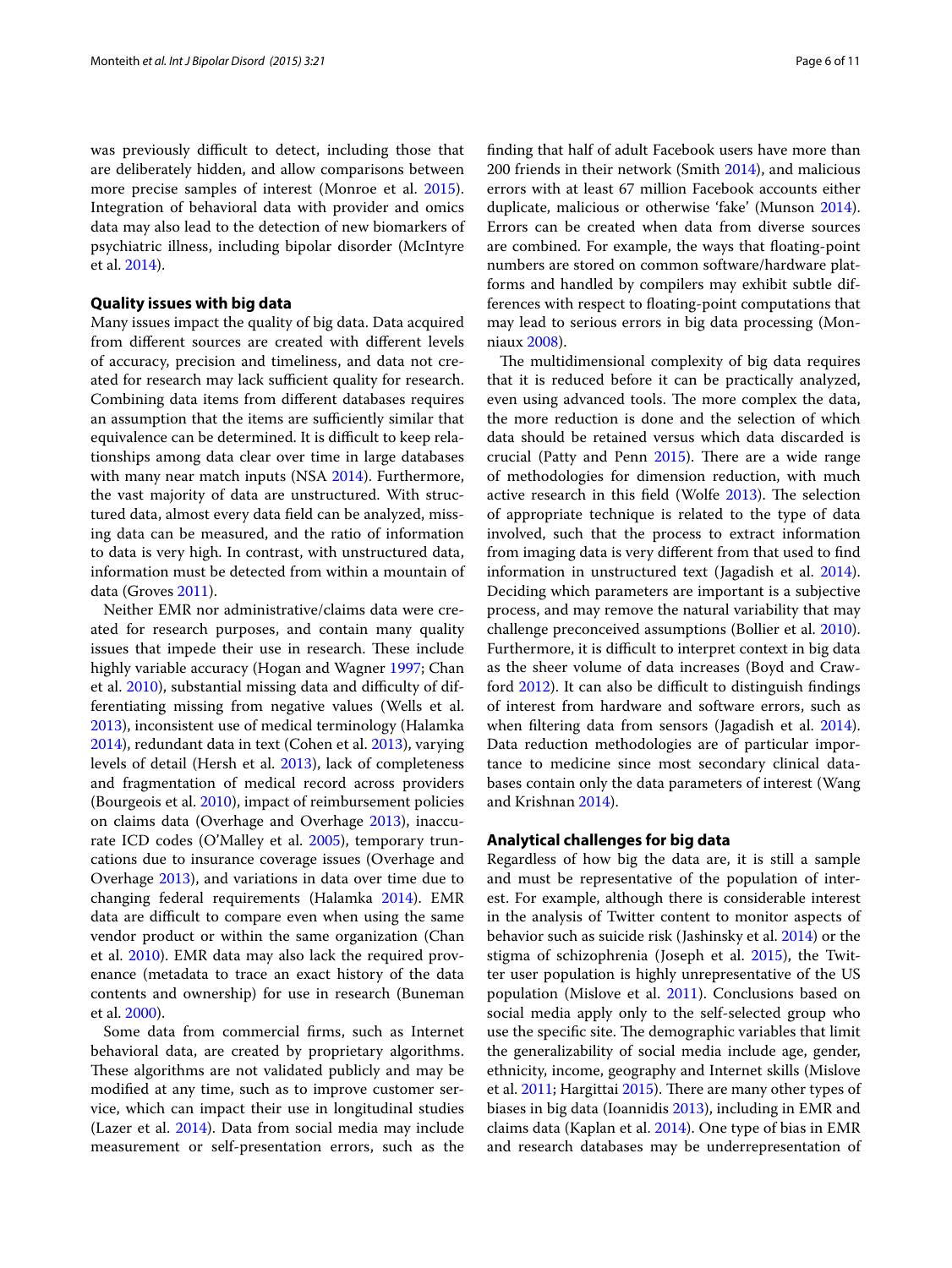racial and ethnic minorities due to disparities in mental health care in psychiatry, primary care and clinical research (Cook et al. [2014](#page-8-35); Lagomasino et al. [2011](#page-9-43); Yancey et al. [2006](#page-10-29)). Other examples of bias detected in EMR and claims data are listed in Table [2.](#page-7-0)

Researchers commonly use big data to look for correlations yet the high dimensionality of big data creates analytical challenges. Classical statistical inference assumes that the explanatory variables included in a model and the resultant estimated errors are independent and uncorrelated. However, when statistical models are estimated that include a large number of explanatory variables these assumptions may be violated. The most common problems resulting from the presence of many variables are spurious correlations (many unrelated variables are correlated by chance), and incidental endogeneity (explanatory variables are correlated with the residual errors) (Fan et al. [2014](#page-8-6)). In addition, noise accumulation (the sum of estimating errors accumulated from many variables) may dominate the underlying signal and overwhelm the explanatory power of the model (Fan et al. [2014](#page-8-6)). New techniques are being developed to accommodate the issues unique to the analysis of high-dimensional data. However, if these issues are ignored and the assumptions of classical statistical inference are violated, the analytic results will likely be incorrect. As databases get larger, the potential for false findings grows exponentially (Spiegelhalter [2014](#page-10-1)). Other problems reported in the analysis of big data include overfitting of models, failure to establish stationarity in time series, and multiple comparison bias. Many results of big data analyses cannot be reproduced (Ince [2012](#page-9-44); Ioannidis et al. [2009\)](#page-9-45).

The widespread desire to use big data to go beyond correlation to determine causality presents additional analytical challenges. When trying to infer causality from observational healthcare data, confounding is a major problem due to the large number of potential parameters for each patient (Glass et al. [2013](#page-8-36)). There are a variety of approaches to adjust measured confounders to create comparison groups of patients with similar characteristics, such as propensity scores, stratification, matching, and regression (Austin [2011](#page-8-37); Stuart [2010;](#page-10-30) Glass et al. [2013](#page-8-36)). These techniques may not address issues such as inconsistent or incorrect measurements, missing clinical variables, unknown or unmeasured confounders, and time-varying confounders and exposures (Glass et al. [2013](#page-8-36); Polsky et al. [2009;](#page-10-31) Toh et al. [2011](#page-10-32)).

Statistically inferring causality using big data assumes all the needed variables are present, exactly the same problem as with small data (Titiunik [2015](#page-10-10)). If the parameters were incorrect in a small dataset, adding data will not solve the problem. Causal inferences require that important pretreatment parameters were not omitted and that posttreatment parameters were not included

(Titiunik [2015](#page-10-10)). In the words of Hal Varian, chief economist at Google, "Observational data—no matter how big it is—can usually only measure correlation, not causality" (Varian [2014](#page-10-33)).

## **Does big data replace small data?**

There is a need for healthcare data of all sizes, and an important role remains for smaller data as well as big data. As the famous statistician John Tukey ([1988](#page-10-34)) summarized data analysis "Neither exploratory nor confirmatory is adequate alone". For example, smaller samples will continue to be used in randomized, clinical trials to determine drug efficacy for regulatory agencies, and to validate potential biomarkers (Ioannidis and Khoury [2013](#page-9-46)). Small to large samples with high-quality data will be used in observational studies, and can be combined with open data. Even commercial vendors such as Google create samples from big data based on criteria such as user names or geographic areas, and run randomly assigned treatment–control experiments to determine causality (Varian [2014\)](#page-10-33). Smaller data are also easier to analyze, less expensive to manage, and can be effectively used by single institutions for many research purposes. However, with the increasing acceptance of remote patient monitoring, even small, clearly designed studies are beginning to generate big data. For example, daily self-reporting mood charting programs for bipolar disorder create large numbers of medication parameters (Bauer et al. [2013a;](#page-8-38) [b\)](#page-8-39). Other studies that prospectively capture streaming behavioral, neural and physiological data from a few hundred patients produce enormously complex, multidimensional time-stamped datasets.

It will become increasingly important in psychiatry to understand what size and type of database is most appropriate for the problem being addressed. Huge amounts of data collected for reasons that are unrelated and irrelevant to the question at hand may not be of value. However, as more precise analytics are available, big data will become increasingly useful for more types of questions. Continuing research will help to clarify which problems should be addressed with big data versus small data, which big data problems should be addressed by sampling, and which analytic techniques are most appropriate. Furthermore, as more hypotheses are generated from observational data, new procedures will be required to determine which hypotheses should be further investigated using randomized clinical trials (Drazen and Gelijns [2014](#page-8-40)).

In conclusion, data from clinical, administrative, imaging and omics, and the coming flood from patient Internet activities, sensors and monitoring tools will provide unprecedented opportunities for psychiatry. Despite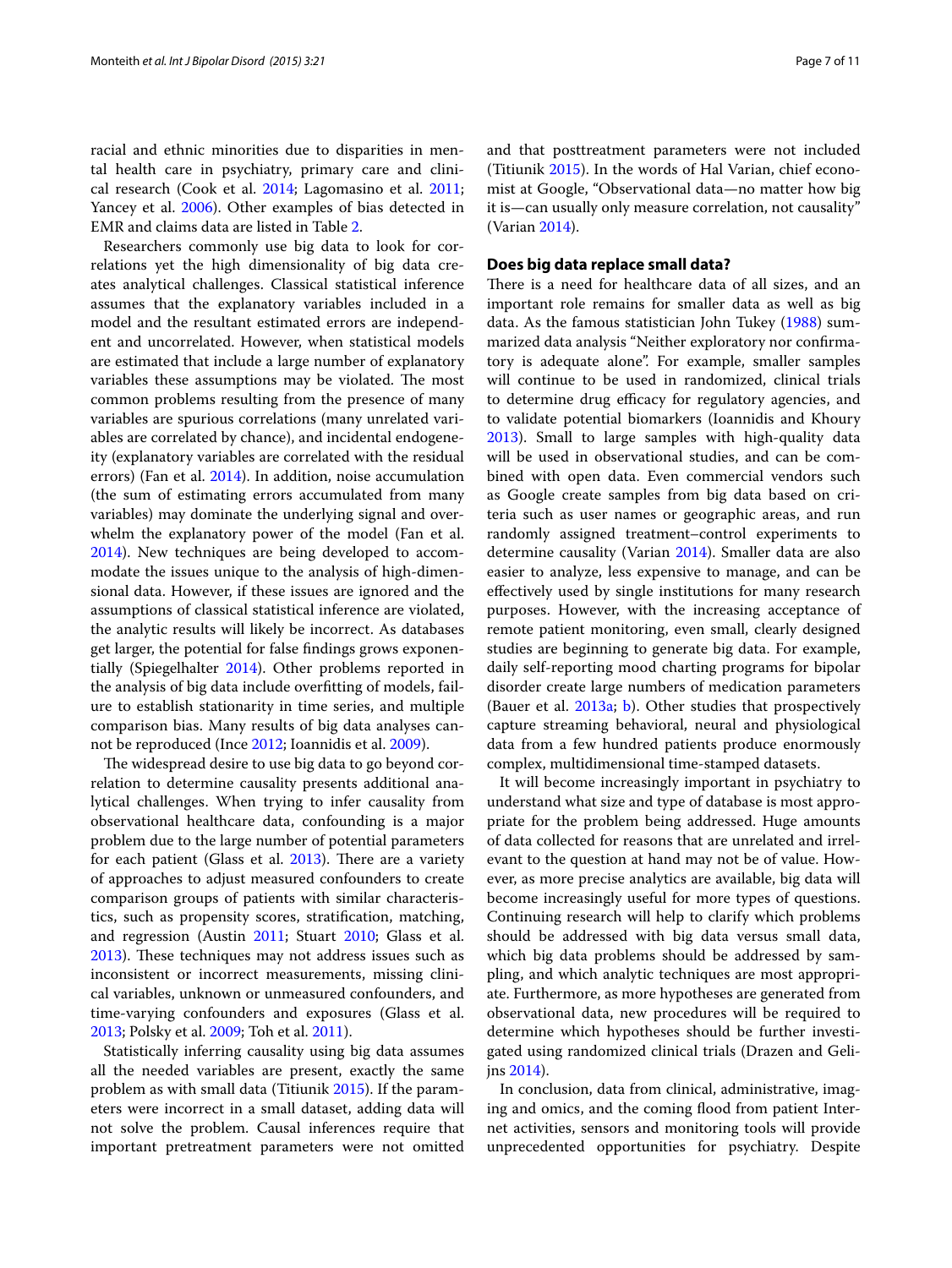| Table 2 Examples of bias errors in EMR and claims data                                                                                                                            |                                                                    |                                                                                                                                                                      |                                                                                                           |                         |
|-----------------------------------------------------------------------------------------------------------------------------------------------------------------------------------|--------------------------------------------------------------------|----------------------------------------------------------------------------------------------------------------------------------------------------------------------|-----------------------------------------------------------------------------------------------------------|-------------------------|
| Study description                                                                                                                                                                 | Issue                                                              | Errors found                                                                                                                                                         | Patient source                                                                                            | References              |
| severity and quantity of data in EMR<br>Examine relationship between illness                                                                                                      | Data sufficiency                                                   | inclusion in a study cohort created bias<br>Setting minimal data requirements for<br>toward selection of sicker patients                                             | EMR records from 10,000 patients who<br>received anesthetic services                                      | Rusanov et al. (2014)   |
| tial impact on use in modeling EMR data<br>Investigate patterns in lab tests for poten-                                                                                           | Context for interpreting lab tests results                         | scheduled visits, such as every 3 months<br>Frequency of lab tests confounded by                                                                                     | EMR records from 14,141 patients                                                                          | Pivovarov et al. (2014) |
| Repeat prior study of pneumonia severity<br>index to demonstrate bias in EMR retro-<br>spective research                                                                          | (a) Diagnostic consistency                                         | ency of diagnostic cohort significantly<br>Adding constraints to improve consist-<br>changed the sample (decreased the<br>size)                                      | EMR records from 46,642 patients with<br>indication of pneumonia                                          | Hripcsak et al. (2011)  |
|                                                                                                                                                                                   | (b) Small number of cases can have large<br>impact on outcome      | Very sick patients who die quickly in ER<br>will not have symptoms entered into<br>EMR, impacting mortality rates                                                    |                                                                                                           |                         |
| PTSD in EMR with diagnosis determined<br>Investigate concordance of diagnosis of<br>by SCID interview                                                                             | Diagnostic accuracy                                                | were incorrect for PTSD. Those with least<br>and most severe symptoms most likely<br>Over 25 % of EMR diagnoses in veterans<br>to be accurate                        | Sample of 1649 veterans                                                                                   | Holowka et al. (2014)   |
| Evaluate diagnosis of schizophrenia in<br>EMR compared with chart review by<br>psychiatrist                                                                                       | Diagnostic accuracy                                                | review. Coding most accurate (74 %) for<br>Prevalence of schizophrenia was 14 % by<br>coding, dropping to 1.8 % with manual<br>those with four or more coding labels | 819 veterans in a pain clinic                                                                             | Jasser et al. (2007)    |
| Review whether written informed consent<br>introduces selection bias in prospective<br>observational studies using data from<br>EMR                                               | ed consent<br>Written inform                                       | ticipants and non-participants with<br>Significant differences between par<br>inconsistent direction of effect                                                       | included with 69 % of 161,604 eligible<br>Review of 1650 citations. 17 studies<br>patients giving consent | Kho et al. (2009)       |
| hospitalization associated with influenza<br>Analyze if underlying health of seniors<br>impacts risk reduction for death and<br>vaccine                                           | Selective prescribing of preventative<br>measures                  | influenza season, indicating preferential<br>Greatest reduction in risk occurs before<br>receipt of vaccine by healthy seniors                                       | 72,527 people ≥65 years not residing in<br>nursing homes, using plan administra-<br>tive data             | Jackson et al. (2006)   |
| by examining association between statin<br>attributed to preventative medications<br>use and motor vehicle and workplace<br>nvestigate surprising protective effects<br>accidents | Healthy-adherer bias (adherent patients<br>seeking)<br>more health | place accidents. Example of unmeasur-<br>Statin users significantly less likely to be<br>involved in motor vehicle and work-<br>able confounding in dataset          | 141,086 patients taking statins for preven-<br>tion                                                       | Dormuth et al. (2009)   |
| disease and dementia using medical<br>assive case-finding for Alzheimer's<br>records                                                                                              | Research center population not generaliz-<br>able                  | more severe disease, more educated<br>Research center population younger,<br>than general population                                                                 | 5233 patients over age 70                                                                                 | Knopman et al. (2011)   |
| Explore selection bias when comparing<br>outcomes from cancer therapy using<br>observational data in SEER database                                                                | Severity of illness, self-rated health,<br>comorbidities           | ficient. Some outcome measures caused<br>niques such as propensity scores insuf-<br>Improbable results. Adjustment tech-<br>by treatments                            | 53,952 patients with prostate cancer in<br>three therapy groups                                           | Giordano et al. (2008)  |

<span id="page-7-0"></span>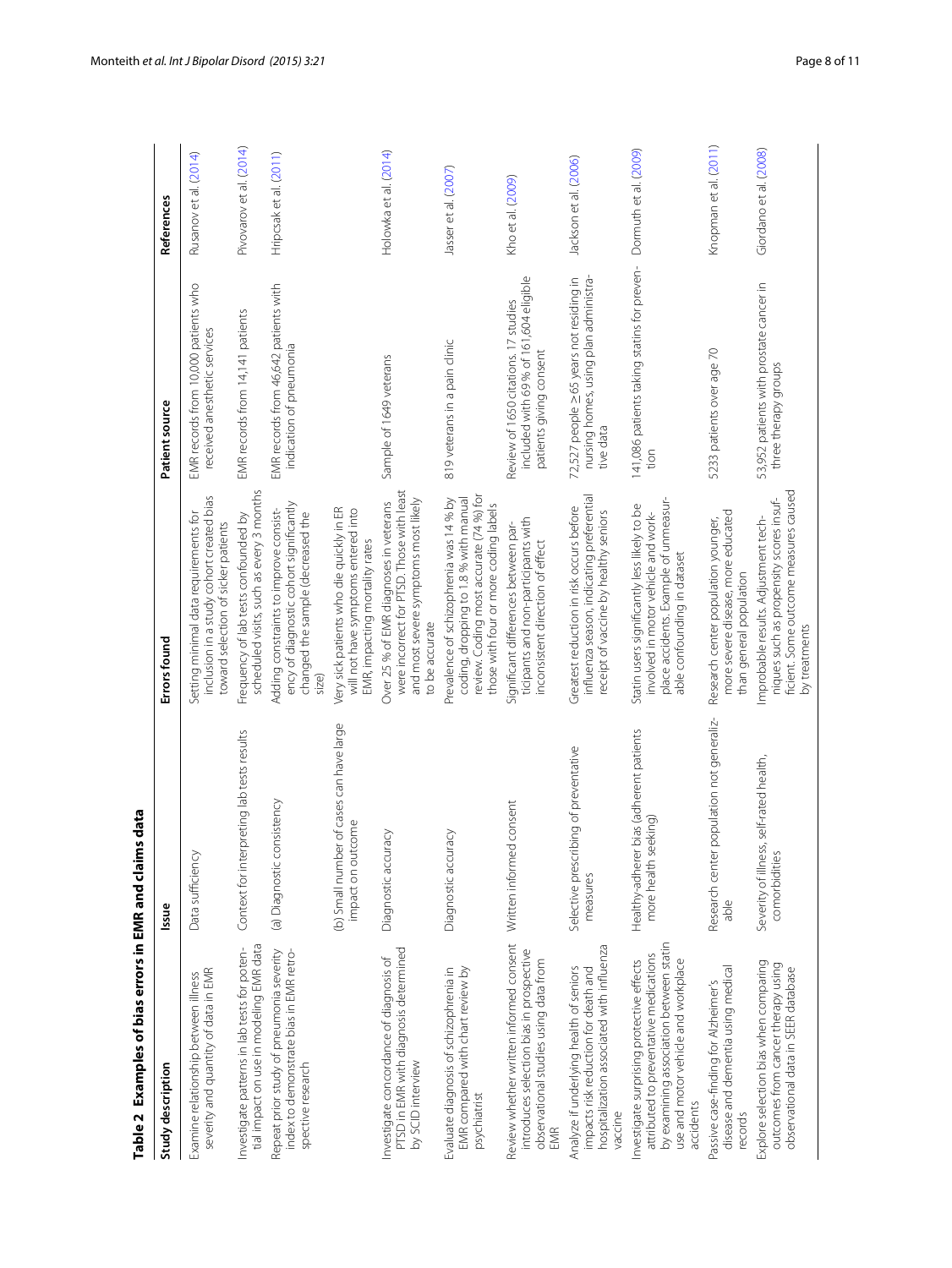many technical challenges, new approaches are rapidly being developed that will allow the use of big datasets to increase understanding of existing and new questions in psychiatry.

#### **Author details**

<sup>1</sup> Michigan State University College of Human Medicine, Traverse City Campus, 1400 Medical Campus Drive, Traverse City, MI 49684, USA. <sup>2</sup> ChronoRecord Association, Inc., Fullerton, CA 92834, USA.<sup>3</sup> Department of Psychiatry, University of Oxford, Warneford Hospital, Oxford OX3 7JX, UK. 4 Department of Psychiatry and Psychotherapy, Universitätsklinikum Carl Gustav Carus, Technische Universität Dresden, Fetscherstr. 74, 01307 Dresden, Germany.

Received: 28 July 2015 Accepted: 18 September 2015 Published online: 29 September 2015

#### **References**

- <span id="page-8-16"></span>Altman RB, Ashley EA. Using "big data" to dissect clinical heterogeneity. Circulation. 2015;131:232–3.
- <span id="page-8-1"></span>ATKearney. Big data and the creative destruction of today's business models. 2013. [http://www.atkearney.com/documents/10192/698536/Big](http://www.atkearney.com/documents/10192/698536/Big%2bData%2band%2bthe%2bCreative%2bDestruction%2bof%2bTodays%2bBusiness%2bModels.pdf/f05aed38-6c26-431d-8500-d75a2c384919)+Da ta+and+the+Creative+Destruction+of+Todays+Business+Models. [pdf/f05aed38-6c26-431d-8500-d75a2c384919. Accessed 12 June 2015](http://www.atkearney.com/documents/10192/698536/Big%2bData%2band%2bthe%2bCreative%2bDestruction%2bof%2bTodays%2bBusiness%2bModels.pdf/f05aed38-6c26-431d-8500-d75a2c384919).
- <span id="page-8-37"></span>Austin PC. An introduction to propensity score methods for reducing the effects of confounding in observational studies. Multivar Behav Res. 2011;46:399–424.
- <span id="page-8-38"></span>Bauer M, Glenn T, Alda M, Sagduyu K, Marsh W, Grof P, et al. Drug treatment patterns in bipolar disorder: analysis of long-term self-reported data. Int J Bipolar Disord. 2013a;1:5.
- <span id="page-8-39"></span>Bauer R, Glenn T, Alda M, Sagduyu K, Marsh W, Grof P, et al. Antidepressant dosage taken by patients with bipolar disorder: factors associated with irregularity. Int J Bipolar Disord. 2013b;9(1):26.
- <span id="page-8-24"></span>Ben-Ari A, Hammond K. Text mining the EMR for modeling and predicting suicidal behavior among US veterans of the 1991 Persian Gulf War. In: 2015 48th Hawaii international conference on system sciences (HICSS), IEEE; 2015. p. 3168–75.
- <span id="page-8-15"></span>Bhugra D, Easter A, Mallaris Y, Gupta S. Clinical decision making in psychiatry by psychiatrists. Acta Psychiatr Scand. 2011;124:403–11.
- <span id="page-8-8"></span>Birney E. The making of ENCODE: lessons for big-data projects. Nature. 2012;489:49–51.
- <span id="page-8-33"></span>Bollier D, Firestone CM, Bollier D, Firestone CM. The promise and peril of big data. Washington: Aspen Institute, Communications and Society Program; 2010.
- <span id="page-8-31"></span>Bourgeois FC, Olson KL, Mandl KD. Patients treated at multiple acute health care facilities: quantifying information fragmentation. Arch Intern Med. 2010;170:1989–95.
- <span id="page-8-34"></span>Boyd D, Crawford K. Critical questions for big data: provocations for a cultural, technological, and scholarly phenomenon. Inf Commun Soc. 2012;15:662–79.
- <span id="page-8-32"></span>Buneman P, Khanna S, Tan, WC. Data provenance: some basic issues. In: FST TCS 2000: foundations of software technology and theoretical computer science. Berlin: Springer; 2000. p. 87–93.
- <span id="page-8-17"></span>Castro VM, Minnier J, Murphy SN, Kohane I, Churchill SE, Gainer V, et al. Validation of electronic health record phenotyping of bipolar disorder cases and controls. Am J Psychiatry. 2015;172:363–72.
- <span id="page-8-4"></span>CDC. CDC/National Center for Health Statistics. 2014. [http://www.cdc.gov/](http://www.cdc.gov/nchs/fastats/physician-visits.htm) [nchs/fastats/physician-visits.htm](http://www.cdc.gov/nchs/fastats/physician-visits.htm). Accessed 12 June 2015.
- <span id="page-8-12"></span>Celi LA, Mark RG, Stone DJ, Montgomery RA. "Big data" in the intensive care unit. Closing the data loop. Am J Respir Crit Care Med. 2013;187:1157–60.
- <span id="page-8-5"></span>CERN. Animation shows LHC data processing. 2015. [http://home.web.cern.](http://home.web.cern.ch/about/updates/2013/04/animation-shows-lhc-data-processing) [ch/about/updates/2013/04/animation-shows-lhc-data-processing.](http://home.web.cern.ch/about/updates/2013/04/animation-shows-lhc-data-processing) Accessed 12 June 2015.
- <span id="page-8-28"></span>Chan KS, Fowles JB, Weiner JP. Review: electronic health records and the reliability and validity of quality measures: a review of the literature. Med
- <span id="page-8-30"></span>Care Res Rev. 2010;67:503–27. Cohen R, Elhadad M, Elhadad N. Redundancy in electronic health record corpora: analysis, impact on text mining performance and mitigation strategies. BMC Bioinform. 2013;14:10.
- <span id="page-8-10"></span>Cohen SB. AHRQ statistical brief #392: the concentration and persistence in the level of health expenditures over time: estimates for the U.S. population, 2009–2010. 2012. [http://meps.ahrq.gov/data\\_files/publications/](http://meps.ahrq.gov/data_files/publications/st392/stat392.shtml) [st392/stat392.shtml.](http://meps.ahrq.gov/data_files/publications/st392/stat392.shtml) Accessed 12 June 2015.
- <span id="page-8-35"></span>Cook BL, Zuvekas SH, Carson N, Wayne GF, Vesper A, McGuire TG. Assessing racial/ethnic disparities in treatment across episodes of mental health care. Health Serv Res. 2014;49:206–29.
- <span id="page-8-9"></span>Cooke CR, Iwashyna TJ. Using existing data to address important clinical questions in critical care. Crit Care Med. 2013;41:886–96.
- <span id="page-8-13"></span>Collins FS, Hudson KL, Briggs JP, Lauer MS. PCORnet: turning a dream into reality. J Am Med Inform Assoc. 2014;21:576–7.
- <span id="page-8-18"></span>Curran PJ, Hussong AM. Integrative data analysis: the simultaneous analysis of multiple data sets. Psychol Methods. 2009;14:81–100.
- <span id="page-8-20"></span>De Domenico M, Lima A, Musolesi M. Interdependence and predictability of human mobility and social interactions. Pervasive Mob Comput. 2013;9:798–807.
- <span id="page-8-41"></span>Dormuth CR, Patrick AR, Shrank WH, Wright JM, Glynn RJ, Sutherland J, Brookhart MA. Statin adherence and risk of accidents: a cautionary tale. Circulation. 2009;119:2051–7.
- <span id="page-8-40"></span><span id="page-8-22"></span>Drazen JM, Gelijns AC. Statin strikeout. N Engl J Med. 2014;370:2240–1. Eagle N, Pentland AS, Lazer D. Inferring friendship network structure by using
- mobile phone data. Proc Natl Acad Sci USA. 2009;106:15274–8. Economist. Data, data everywhere. The Economist. 2010. [http://www.emc.](http://www.emc.com/collateral/analyst-reports/ar-the-economist-data-data-everywhere.pdf)
- <span id="page-8-0"></span>[com/collateral/analyst-reports/ar-the-economist-data-data-every](http://www.emc.com/collateral/analyst-reports/ar-the-economist-data-data-everywhere.pdf)[where.pdf](http://www.emc.com/collateral/analyst-reports/ar-the-economist-data-data-everywhere.pdf). Accessed 12 June 2015.
- <span id="page-8-6"></span>Fan J, Han F, Liu H. Challenges of big data analysis. Natl Sci Rev. 2014;1:293–314.
- <span id="page-8-14"></span>FDA. Sentinel initiative. 2014. [http://www.fda.gov/Safety/FDAsSentinelInitia](http://www.fda.gov/Safety/FDAsSentinelInitiative/ucm2007250.htm)[tive/ucm2007250.htm.](http://www.fda.gov/Safety/FDAsSentinelInitiative/ucm2007250.htm) Accessed 12 June 2015.
- <span id="page-8-11"></span>FitzHenry F, Murff HJ, Matheny ME, Gentry N, Fielstein EM, Brown SH, et al. Exploring the frontier of electronic health record surveillance: the case of postoperative complications. Med Care. 2013;51:509–16.
- <span id="page-8-7"></span>Gallagher P. Welcome and opening remarks NIST joint cloud and big data workshop. 2013. [http://www.nist.gov/director/speeches/cloud-big](http://www.nist.gov/director/speeches/cloud-big-data-011513.cfm)[data-011513.cfm](http://www.nist.gov/director/speeches/cloud-big-data-011513.cfm). Accessed 12 June 2015.
- <span id="page-8-23"></span>Gardner RC, Burke JF, Nettiksimmons J, Kaup A, Barnes DE, Yaffe K. Dementia risk after traumatic brain injury vs nonbrain trauma: the role of age and severity. JAMA Neurol. 2014;71:1490–7.
- <span id="page-8-27"></span>Ghassemi M, Marshall J, Singh N, Stone DJ, Celi LA. Leveraging a critical care database: selective serotonin reuptake inhibitor use prior to ICU admission is associated with increased hospital mortality. Chest. 2014;145:745–52.
- <span id="page-8-42"></span>Giordano SH, Kuo YF, Duan Z, Hortobagyi GN, Freeman J, Goodwin JS. Limits of observational data in determining outcomes from cancer therapy. Cancer. 2008;112:2456–66.
- <span id="page-8-36"></span>Glass TA, Goodman SN, Hernán MA, Samet JM. Causal inference in public health. Annu Rev Public Health. 2013;34:61–75.
- <span id="page-8-2"></span>Glenn T, Monteith S. New measures of mental state and behavior based on data collected from sensors, smartphones, and the Internet. Curr Psychiatry Rep. 2014;16:523.
- <span id="page-8-26"></span>Goldman D, Fastenau J, Dirani R, Helland E, Joyce G, Conrad R, et al. Medicaid prior authorization policies and imprisonment among patients with schizophrenia. Am J Manag Care. 2014;20:577–86.
- <span id="page-8-21"></span>Gonzalez MC, Hidalgo CA, Barabasi AL. Understanding individual human mobility patterns. Nature. 2008;453:779–82.
- <span id="page-8-25"></span>Grether JK, Anderson MC, Croen LA, Smith D, Windham GC. Risk of autism and increasing maternal and paternal age in a large north American population. Am J Epidemiol. 2009;170:1118–26.
- <span id="page-8-29"></span><span id="page-8-19"></span>Groves RM. Three eras of survey research. Public Opin Q. 2011;75:861–71. Halamka JD. Early experiences with big data at an academic medical center. Health Aff (Millwood). 2014;33:1132–8.
- <span id="page-8-3"></span>Halamka J. The cost of storing patient records. 2011. [http://geekdoctor.](http://geekdoctor.blogspot.com/2011/04/cost-of-storing-patient-records.html) [blogspot.com/2011/04/cost-of-storing-patient-records.html](http://geekdoctor.blogspot.com/2011/04/cost-of-storing-patient-records.html). Accessed 12 June 2015.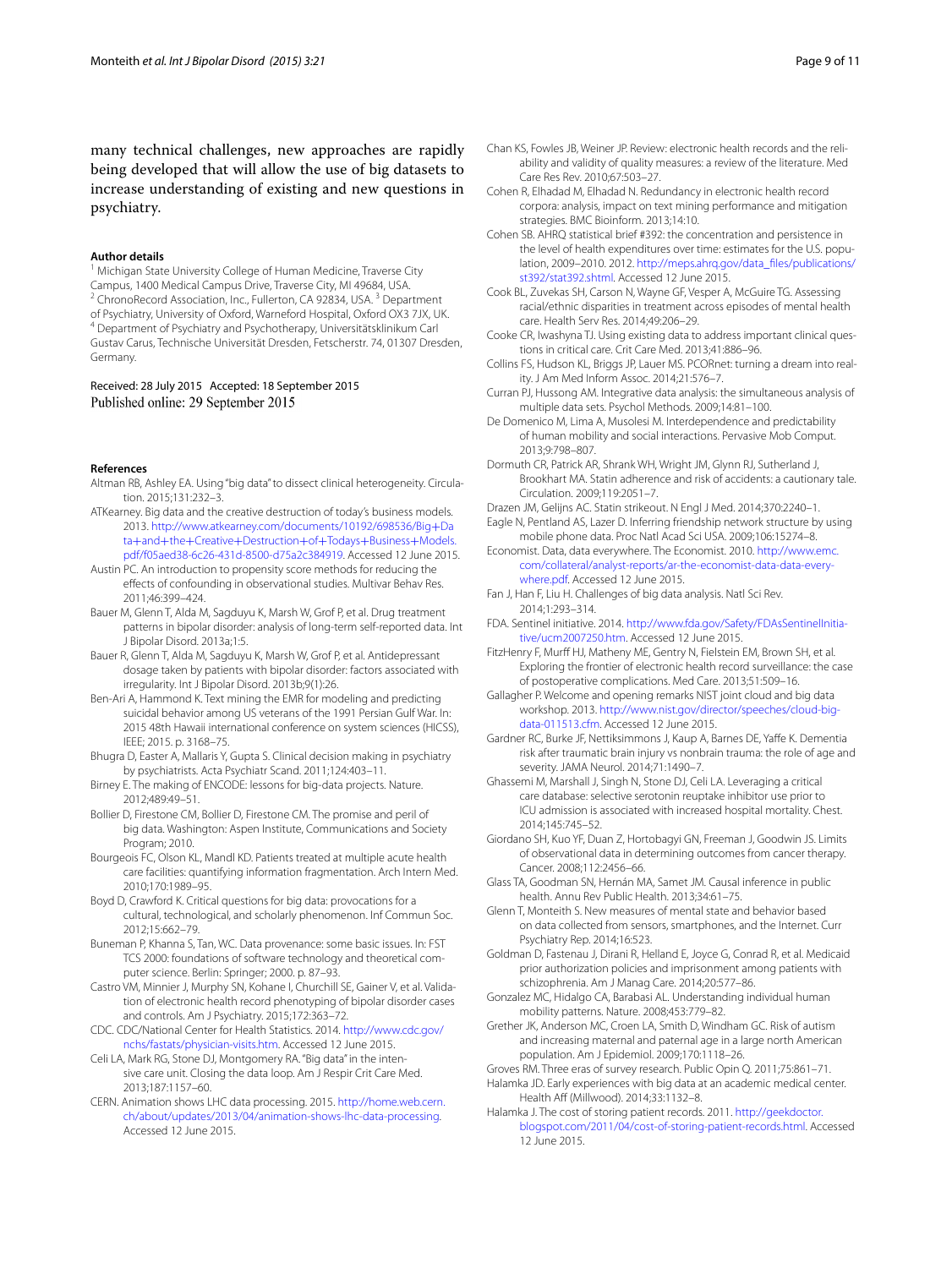- <span id="page-9-40"></span>Hargittai E. Is bigger always better? Potential biases of big data derived from social network sites. Ann Am Acad Pol Soc Sci. 2015;659:63–76.
- <span id="page-9-16"></span>Harpaz R, DuMouchel W, Shah NH, Madigan D, Ryan P, Friedman C. Novel datamining methodologies for adverse drug event discovery and analysis. Clin Pharmacol Ther. 2012;91:1010–21.
- <span id="page-9-31"></span>Hersh WR, Weiner MG, Embi PJ, Logan JR, Payne PR, Bernstam EV, et al. Caveats for the use of operational electronic health record data in comparative effectiveness research. Med Care. 2013;51(8 Suppl 3):S30–7.
- <span id="page-9-6"></span>HHS. More physicians and hospitals are using EHRs than before. 2014. [http://](http://www.hhs.gov/news/press/2014pres/08/20140807a.html) [www.hhs.gov/news/press/2014pres/08/20140807a.html](http://www.hhs.gov/news/press/2014pres/08/20140807a.html). Accessed 12 June 2015.
- <span id="page-9-2"></span>Hill G. Looking at data from a different perspective: an interview with Sean Patrick Murphy. Big Data Innovation Magazine; 2013.
- <span id="page-9-20"></span>Hoertel N, Le Strat Y, Lavaud P, Dubertret C, Limosin F. Generalizability of clinical trial results for bipolar disorder to community samples: findings from the National Epidemiologic Survey on Alcohol and Related Conditions. J Clin Psychiatry. 2013;74:265–70.
- <span id="page-9-30"></span>Hogan WR, Wagner MM. Accuracy of data in computer-based patient records. J Am Med Inform Assoc. 1997;4:342–55.
- <span id="page-9-48"></span>Holowka DW, Marx BP, Gates MA, Litman HJ, Ranganathan G, Rosen RC, et al. PTSD diagnostic validity in Veterans Affairs electronic records of Iraq and Afghanistan veterans. J Consult Clin Psychol. 2014;82:569–79.
- <span id="page-9-21"></span>Hripcsak G, Albers DJ. Next-generation phenotyping of electronic health records. J Am Med Inform Assoc. 2013;20:117–21.
- <span id="page-9-47"></span>Hripcsak G, Knirsch C, Zhou L, Wilcox A, Melton G. Bias associated with mining electronic health records. J Biomed Discov Collab. 2011;6:48–52.
- <span id="page-9-26"></span>Huybrechts KF, Schneeweiss S, Gerhard T, Olfson M, Avorn J, Levin R, et al. Comparative safety of antipsychotic medications in nursing home residents. J Am Geriatr Soc. 2012;60:420–9.
- <span id="page-9-0"></span>IBM. Big data at the speed of business. 2015. [http://www-01.ibm.com/soft](http://www-01.ibm.com/software/data/bigdata/what-is-big-data.html)[ware/data/bigdata/what-is-big-data.html](http://www-01.ibm.com/software/data/bigdata/what-is-big-data.html). Accessed 12 June 2015.
- <span id="page-9-7"></span>IBM. Data-driven healthcare organizations use big data analytics for big gains. 2013. [http://www-03.ibm.com/industries/ca/en/healthcare/docu](http://www-03.ibm.com/industries/ca/en/healthcare/documents/Data_driven_healthcare_organizations_use_big_data_analytics_for_big_gains.pdf)[ments/Data\\_driven\\_healthcare\\_organizations\\_use\\_big\\_data\\_analyt](http://www-03.ibm.com/industries/ca/en/healthcare/documents/Data_driven_healthcare_organizations_use_big_data_analytics_for_big_gains.pdf)[ics\\_for\\_big\\_gains.pdf](http://www-03.ibm.com/industries/ca/en/healthcare/documents/Data_driven_healthcare_organizations_use_big_data_analytics_for_big_gains.pdf). Accessed 12 June 2015.
- <span id="page-9-4"></span>IDC. The digital universe. Driving data growth in healthcare. 2014. [http://www.](http://www.emc.com/analyst-report/digital-universe-healthcare-vertical-report-ar.pdf) [emc.com/analyst-report/digital-universe-healthcare-vertical-report-ar.](http://www.emc.com/analyst-report/digital-universe-healthcare-vertical-report-ar.pdf) [pdf](http://www.emc.com/analyst-report/digital-universe-healthcare-vertical-report-ar.pdf). Accessed 12 June 2015.
- <span id="page-9-44"></span>Ince D. The problem of reproducibility. Chance. 2012; 25.3. [http://chance.](http://chance.amstat.org/2012/09/prob-reproducibility/) [amstat.org/2012/09/prob-reproducibility/.](http://chance.amstat.org/2012/09/prob-reproducibility/) Accessed 12 June 2015.
- <span id="page-9-41"></span>Ioannidis JP. Informed consent, big data, and the oxymoron of research that is not research. Am J Bioeth. 2013;13:40–2.
- <span id="page-9-46"></span>Ioannidis JP, Khoury MJ. Are randomized trials obsolete or more important than ever in the genomic era? Genome Med. 2013;5:32.
- <span id="page-9-45"></span>Ioannidis JP, Allison DB, Ball CA, Coulibaly I, Cui X, Culhane AC, et al. Repeatability of published microarray gene expression analyses. Nat Genet. 2009;41:149–55.
- <span id="page-9-51"></span>Jackson LA, Jackson ML, Nelson JC, Neuzil KM, Weiss NS. Evidence of bias in estimates of influenza vaccine effectiveness in seniors. Int J Epidemiol. 2006;35:337–44.
- <span id="page-9-9"></span>Jacobs A. The pathologies of big data. Commun ACM. 2009;52:36–44.
- <span id="page-9-36"></span>Jagadish HV, Gehrke J, Labrinidis A, Papakonstantinou Y, Patel JM, Ramakrishnan R, et al. Big data and its technical challenges. Commun ACM. 2014;57:86–94.
- <span id="page-9-37"></span>Jashinsky J, Burton SH, Hanson CL, West J, Giraud-Carrier C, Barnes MD, et al. Tracking suicide risk factors through Twitter in the US. Crisis. 2014;35:51–9.
- <span id="page-9-49"></span>Jasser SA, Garvin JH, Wiedemer N, Roche D, Gallagher RM. Information technology in mental health research: impediments and implications in one chronic pain study population. Pain Med. 2007;8(s3):S176–81.
- <span id="page-9-38"></span>Joseph AJ, Tandon N, Yang LH, Duckworth K, Torous J, Seidman LJ, et al. #Schizophrenia: use and misuse on Twitter. Schizophr Res. 2015;165:111–5.
- <span id="page-9-42"></span>Kaplan RM, Chambers DA, Glasgow RE. Big data and large sample size: a cautionary note on the potential for bias. Clin Transl Sci. 2014;7:342–6.
- <span id="page-9-3"></span>Kelly J. Big data vendor revenue and market forecast 2013–2017. 2014. [http://](http://wikibon.org/wiki/v/Big_Data_Vendor_Revenue_and_Market_Forecast_2013-2017) [wikibon.org/wiki/v/Big\\_Data\\_Vendor\\_Revenue\\_and\\_Market\\_Fore](http://wikibon.org/wiki/v/Big_Data_Vendor_Revenue_and_Market_Forecast_2013-2017)[cast\\_2013-2017](http://wikibon.org/wiki/v/Big_Data_Vendor_Revenue_and_Market_Forecast_2013-2017). Accessed 12 June 2015.
- <span id="page-9-23"></span>Kessler RC, Warner CH, Ivany C, Petukhova MV, Rose S, Bromet EJ, et al. Predicting suicides after psychiatric hospitalization in US Army soldiers: the army study to assess risk and resilience in service members (Army STARRS). JAMA Psychiatry. 2015;72:49–57.
- <span id="page-9-50"></span>Kho ME, Duffett M, Willison DJ, Cook DJ, Brouwers MC. Written informed consent and selection bias in observational studies using medical records: systematic review. BMJ. 2009;338:b866.
- <span id="page-9-10"></span>Kielman J, Thomas J, May R. Foundations and frontiers in visual analytics. Inf Vis. 2009;8:239–46.
- <span id="page-9-52"></span>Knopman DS, Petersen RC, Rocca WA, Larson EB, Ganguli M. Passive casefinding for Alzheimer's disease and dementia in two U.S. communities. Alzheimers Dement. 2011;7:53–60.
- <span id="page-9-22"></span>Kosinski M, Stillwell D, Graepel T. Private traits and attributes are predictable from digital records of human behavior. Proc Natl Acad Sci USA. 2013;110:5802–5.
- <span id="page-9-12"></span>Kouzes RT, Anderson GA, Elbert ST, Gorton I, Gracio DK. The changing paradigm of data-intensive computing. Computer. 2009;1:26–34.
- <span id="page-9-8"></span>Kraska T. Finding the needle in the big data systems haystack. IEEE Internet Comput. 2013;17:84–6.
- <span id="page-9-43"></span>Lagomasino IT, Stockdale SE, Miranda J. Racial-ethnic composition of provider practices and disparities in treatment of depression and anxiety, 2003–2007. Psychiatr Serv. 2011;62:1019–25.
- <span id="page-9-5"></span>Laney D. 3-D data management: controlling data volume, velocity. Gartner. 2001. [http://blogs.gartner.com/doug-laney/files/2012/01/ad949-](http://blogs.gartner.com/doug-laney/files/2012/01/ad949-3D-Data-Management-Controlling-Data-Volume-Velocity-and-Variety.pdf) [3D-Data-Management-Controlling-Data-Volume-Velocity-and-Variety.](http://blogs.gartner.com/doug-laney/files/2012/01/ad949-3D-Data-Management-Controlling-Data-Volume-Velocity-and-Variety.pdf) [pdf](http://blogs.gartner.com/doug-laney/files/2012/01/ad949-3D-Data-Management-Controlling-Data-Volume-Velocity-and-Variety.pdf). Accessed 12 June 2015.
- <span id="page-9-17"></span>Lauer MS, D'Agostino RB Sr. The randomized registry trial—the next disruptive technology in clinical research? N Engl J Med. 2013;369:1579–81.
- <span id="page-9-33"></span>Lazer D, Kennedy R, King G, Vespignani A. Big data. The parable of Google Flu: traps in big data analysis. Science. 2014;343:1203–5.
- <span id="page-9-18"></span>March JS, Silva SG, Compton S, Shapiro M, Califf R, Krishnan R. The case for practical clinical trials in psychiatry. Am J Psychiatry. 2005;162:836–46.
- <span id="page-9-24"></span>Mark TL, Levit KR, Buck JA. Datapoints: psychotropic drug prescriptions by medical specialty. Psychiatr Serv. 2009;60:1167.
- <span id="page-9-28"></span>McIntyre RS, Cha DS, Jerrell JM, Swardfager W, Kim RD, Costa LG, et al. Advancing biomarker research: utilizing 'Big Data' approaches for the characterization and prevention of bipolar disorder. Bipolar Disord. 2014;16:531–47.
- <span id="page-9-39"></span>Mislove A, Lehmann S, Ahn YY, Onnela JP, Rosenquist JN. Understanding the demographics of Twitter users, 5th ICWSM; 2011. p. 11.
- <span id="page-9-1"></span>MIT Sloan and IBM. Analytics: the new path to value. 2010. [http://sloanreview.](http://sloanreview.mit.edu/reports/analytics-the-new-path-to-value/) [mit.edu/reports/analytics-the-new-path-to-value/.](http://sloanreview.mit.edu/reports/analytics-the-new-path-to-value/) Accessed 12 June 2015.
- <span id="page-9-35"></span>Monniaux D. The pitfalls of verifying floating-point computations. ACM Trans Progr Lang Syst (TOPLAS). 2008;30:12.
- <span id="page-9-27"></span>Monroe BL, Pan J, Roberts ME, Sen M, Sinclair B. No! Formal theory, causal inference, and big data are not contradictory trends in political science. PS Polit Sci Polit. 2015;48:71–4.
- <span id="page-9-15"></span>Moses C, Celi LA, Marshall J. Pharmacovigilance: an active surveillance system to proactively identify risks for adverse events. Popul Health Manag. 2013;16:147–9.

<span id="page-9-34"></span>Munson L. Facebook: at least 67 million accounts are fake. 2014. [https://](https://nakedsecurity.sophos.com/2014/02/10/facebook-at-least-67-million-accounts-are-fake/) [nakedsecurity.sophos.com/2014/02/10/facebook-at-least-67-million](https://nakedsecurity.sophos.com/2014/02/10/facebook-at-least-67-million-accounts-are-fake/)[accounts-are-fake/](https://nakedsecurity.sophos.com/2014/02/10/facebook-at-least-67-million-accounts-are-fake/). Accessed 12 June 2015.

- <span id="page-9-14"></span>Murdoch TB, Detsky AS. The inevitable application of big data to health care. JAMA. 2013;309:1351–2.
- <span id="page-9-19"></span>Nakaya HI, Wrammert J, Lee EK, Racioppi L, Marie-Kunze S, Haining WN, et al. Systems biology of vaccination for seasonal influenza in humans. Nat Immunol. 2011;12:786–95.
- <span id="page-9-13"></span>NCI. An assessment of the impact of the NCI cancer biomedical informatics grid (CaBig). 2011. [http://deainfo.nci.nih.gov/advisory/bsa/bsa0311/](http://deainfo.nci.nih.gov/advisory/bsa/bsa0311/caBIGfinalReport.pdf) [caBIGfinalReport.pdf](http://deainfo.nci.nih.gov/advisory/bsa/bsa0311/caBIGfinalReport.pdf). Accessed 12 June 2015.
- <span id="page-9-29"></span>NSA. Searching the future enterprise. Next Wave. 2014;20:3. [https://www.](https://www.nsa.gov/research/tnw/tnw203/article8.shtml) [nsa.gov/research/tnw/tnw203/article8.shtml](https://www.nsa.gov/research/tnw/tnw203/article8.shtml). Accessed 12 June 2015.
- <span id="page-9-11"></span>O'Donoghue SI, Gavin AC, Gehlenborg N, Goodsell DS, Hériché JK, Nielsen CB, et al. Visualizing biological data—now and in the future. Nat Methods. 2010;7(3 Suppl):S2–4.
- <span id="page-9-32"></span>O'Malley KJ, Cook KF, Price MD, Wildes KR, Hurdle JF, Ashton CM. Measuring diagnoses: ICD code accuracy. Health Serv Res. 2005;40:1620–39.
- <span id="page-9-25"></span>Orlovska S, Pedersen MS, Benros ME, Mortensen PB, Agerbo E, Nordentoft M. Head injury as risk factor for psychiatric disorders: a nationwide register-based follow-up study of 113,906 persons with head injury. Am J Psychiatry. 2014;171:463–9.